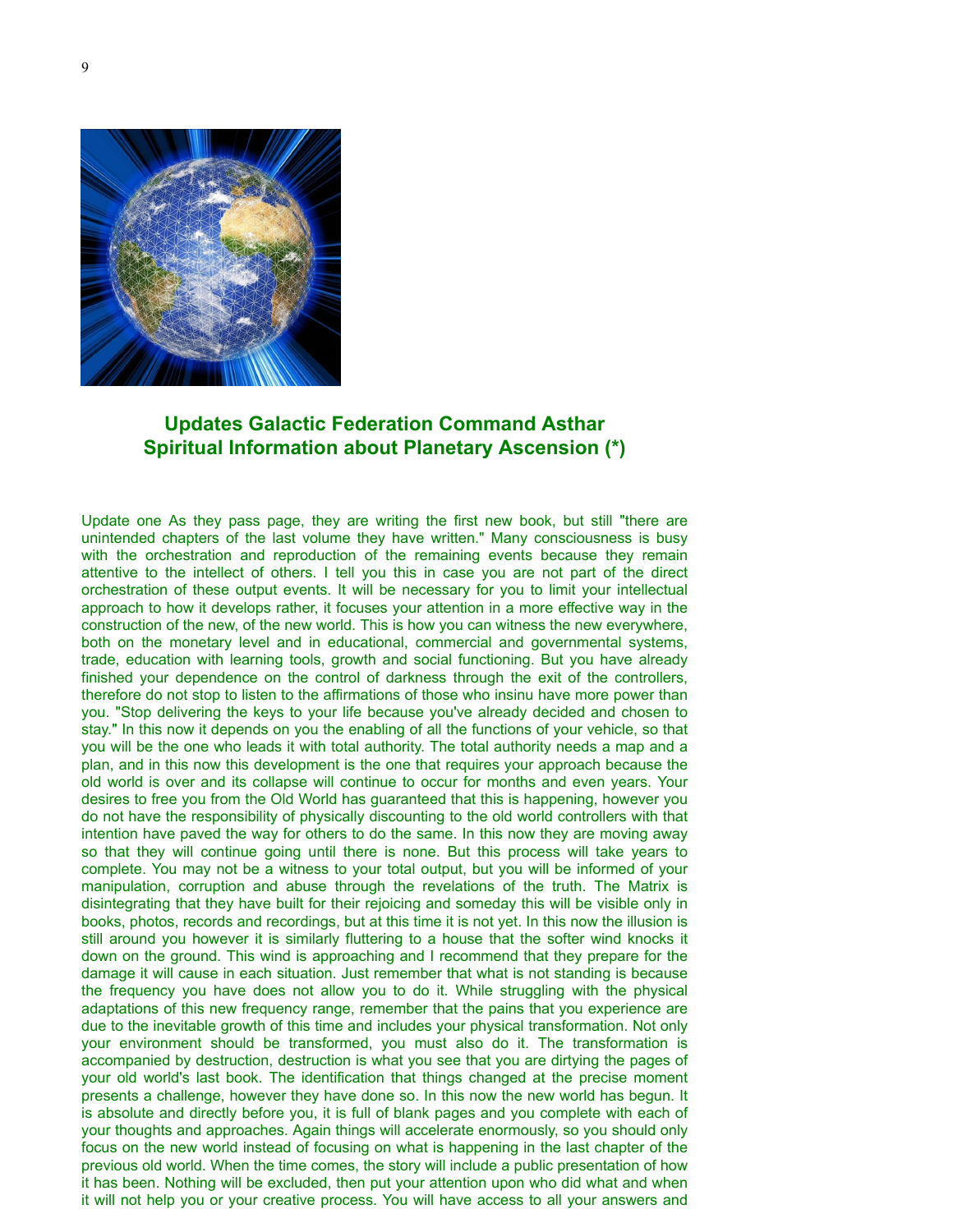although things can sometimes seem fearsome and dubious, therefore, do not fear or discuss the result. Just concentrate on knowing that you are light. Just focus on knowing about love. The truths that will arise will emerge to your enlightenment. These truths that will fill the atmosphere will provide you with the necessary frequency to the new world. These truths are your truths. These truths are you. For having spoken as one you have changed the conscience in which you reside. Lessons from others are applauding and are adding their light to yours and this now very quickly this will also be visible. Dear human has been a slow and tortuous trip, but you have come to where your heart has guided you. You have arrived at a really beautiful place. Now let your heart decorate your new world. Your heart only knows that it is already done. This is all. Thanks. (through Sofia Loss) II results from the portal 21/12 (\*) Greetings. The results of the work of Portal 21/12/21 of the December solstice have been visualized in a clear manner in the subtle plane by the terrestrial teams of the warriors of the Light who have been observing them constantly. According to the sum of the first days of this transition stage, we can already say with full confidence that we have entered into an active and culminating new phase, when our transition is described in the future, the period of 21/12/12 and 2021. In these In this case, the essence and meaning of the word great implies the radical transformation and change of the transition to a new qualitative and vibratory state. These are key terms that affect man and 3D earth. Our existential structures for the manifestation of the bodies, are experiencing a fundamental transformation and range from the monad to the physical container (body). In parallel our planet is being transformed greatly. Exactly on the period from 21 to 22 December 2021, a large number of things have occurred with hundreds of different parameters and apply to the new quantum flows that come from the source (God) through the Galactic core and our Sun that The great changes have affected people, but not all, only those that are prepared for 4D. A new and massive wave has moved towards the ground field of the fourth dimension, which is far from being an isolated case. For more than a year it has been happening continuously and now it is slowing down but, as it has happened during December 21 and 22, it will return to accelerate for those who, thanks to their internal jobs, have raised their vibrations at 4D. At an evolutionary level, they have been prepared to be transferred to the 4D field where they will be completely absorbed by the 4D Earth Logos. Technically at the individual level This crystalline process consists of eliminating the causal matrix of the Personal Logos 3D from this Incarnation and in the transfer to the causal matrix of Earth 4D. The importance of this action is enormous, it means that a majority is already in the fourth dimension therefore from now all the evolutionary traffic and information of the exchange of energy and everything else will only go through the Logos of Earth 4D, for example, through the Logos of Earth 4 As the transition is carried out it will be deactivated. However, the sensations we have experienced between December 21 and 22 at the body and of our conscience, are a separate story. Due to the growth of our individual crystal, all the symptoms with which we are already familiar have worsened greatly such as: increased pressure in the head and consequently throughout the skull in nasal boss jaw, teeth and gums also increased the burning in the throat and By eating sometimes there is the feeling that a piece is stuck in the throat and that it costs breathing excess asphyxia is experienced. The vision is clouded periodically with the feeling of having a spot on the eyes as well as the increase of constant buzzing in the ears. There is difficulty focusing attention on something and distractions have increased. Pressure in the center of the chest Sometimes before going to bed a wave rises from the bottom as if the soul would like to let us know what makes us think about death. When we left the elevator we feel stunned for longer, it seems to us that the floor is falling or collapsing at the angles. We are the dejected by the wild fatigue of these symptoms, of this strange life and a complete disorientation. The feeling that we are in two worlds simultaneously, may be destroying some. But on the other hand we all feel that something incredible and inexplicable is about to happen, although we know it with certainty yet we can not express it with words. This "almost" will not last forever. We are only leaving with caution from our entrenched position. We are learning to trust the space that surrounds us, but we should not be afraid. On December 21, 2021 it has been another milestone in our transformation. There will be many more stages of this type in the new position of the fourth dimension. Through this portal the co-creators have established a criterion for a necessary level of minimum transformation for income at the 4D level of our body, of the subtle fields, conscience, thoughts and emotions. Our transitional status is being calibrated as we transformed through a light crystal that has been developed and added separately by cocreators and contains a minimum transformation program as well as the energy to perform it. This is a comprehensive program includes changes in genetics, brain, the chakra system, blood biochemistry, the structure of the internal organs, the frequency of vibrations and much more. Through this program the creators are bombing us with high vibration energies, so that when it is downloaded Activate new information packages. This explains our severe stress from December 12, 2021. The condition of the warriors of light is even more difficult, since in its transition they participate in the support of land, that is, they carry an additional burden of vibration and energy. The members of the "Earth Team" for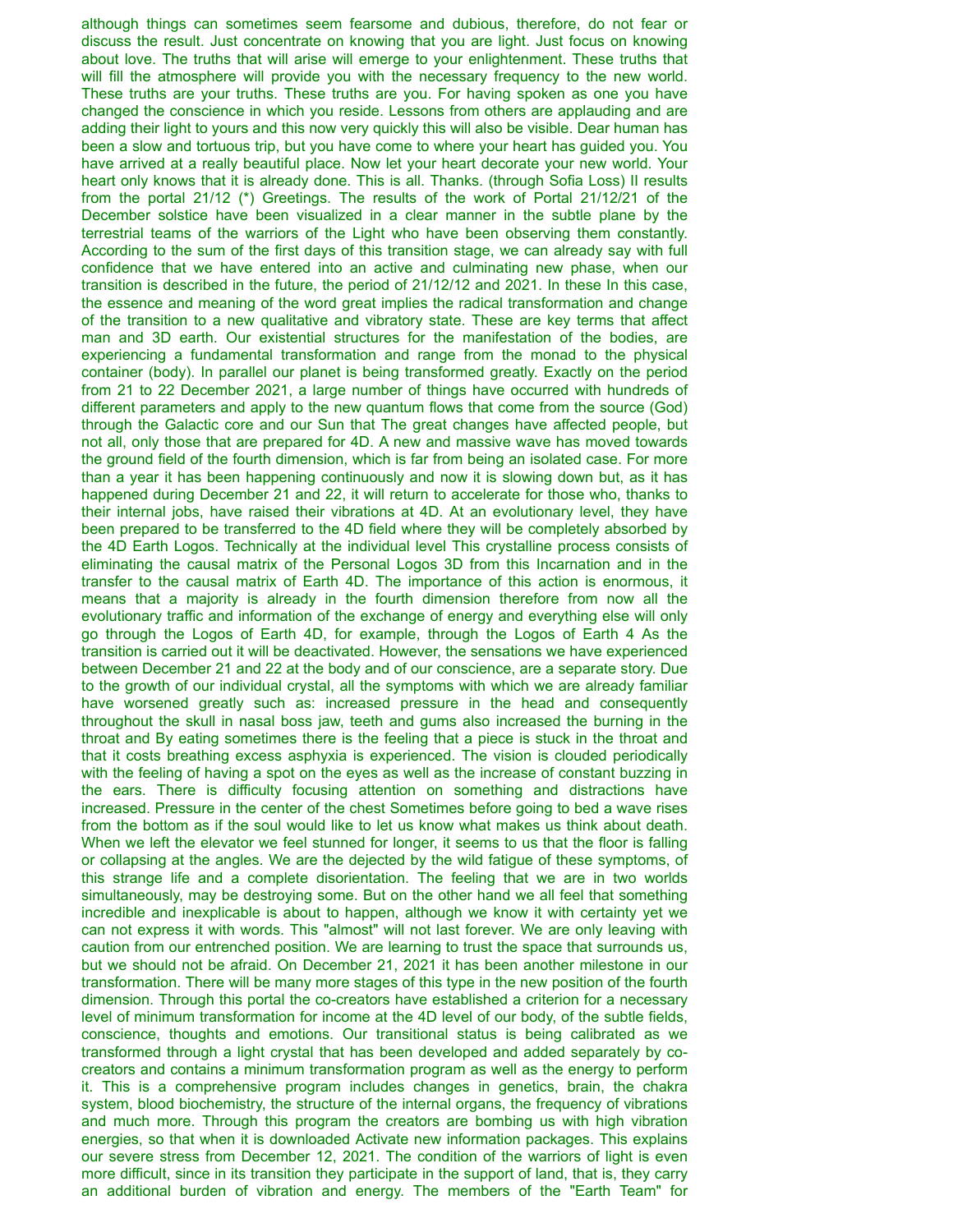example, simply could not get up from the bed for almost a week so everything went from the "scale". These are the first results of the work of the Past Portal 21 12 21 to one and new stages ahead with overloads, slowdown and progress. We should not cling to the deadlines and dates that some predictions promise us. We should only bear in mind that this is a wonderful, incredible and inexplicable process that is happening to us right now before our eyes where we are all actively participating. III The Galactic Federation of Light. Ascension of Earth and Humanity. Dear Terriólas, we are the Galactic Federation. We are a group of more than 200 civilizations of our Andromeda Galaxy and many intermediate stellar systems. Some of our members are humanoids and others are different species and our purpose is to protect galactic Cordex, all beings and their rights. We prevent the suffering of any benevolent species. We are a group of entities that have evolved on many different planets throughout this galaxy and we have joined each other in an attempt to help humanity in their ascension process. On Earth we have a tip and are helping them ascend, and they teach them all how to love each other and forgive each other of all the wounds of the past. As they ascend, they will be more aware of their energy field and even those who surround them and from which it envelops their planet and called the enteric field of the zero field. This field is a matrix of a pure potential where the information can be stored but it does not manifest itself. Sometimes it is known as a Akassium registry - the great knowledge library - and as you connect more to this field, you can access and apply to this information in a way that supports your greatest good. The etheric plane is also known as the Fourth Chacra or Caracra of the Heart. The heart's chakra picks up the energy of all other Chacras and sends it to its center through a tube called Susun Nanari. We will help you open your heart chakra through the energy shipment of your center, so you can receive the information of the higher kingdoms. At the individual level, all of you will go through the ascension and each one will go through many different scenarios depending on what they choose with their free will for the lessons and experiences they must meet in their missions before entering the fifth dimension. While they maintain this intention for themselves, they know that they are backed by the multiple dimensions that work together with their free will decisions. They also have the support of a spiritual team aboard our ships. People who have chosen ascend, have made the conscious decision to visit our large ships, which are immense and can materialize and dematerialize at will. Once they board our ships no longer need to eat. We use the golden light as a source of food. We also create similar light rains to waterfalls we drink. The body can be remodeled in any wish that is desired but, it is generally maintained in the same way it had on Earth, since there is not much need to change it. The Earth will really ascend and you will have access to our ships, all this beauty and incredible technologies that do not know. That is why they must learn to be more loving, more forgiving and less critical to each other, since it is wonderful to love someone for what it is, not because of what it has, or for what it does. When you are on the ships, you will be in the presence of light beings like you, who will help you and guide you so do not divert yourself from your path. The collective ascension will be carried out with the assistance provided by our ships that have been built with love and full conscience. The purpose of our fleet is to help humanity in its transition from the third to the fifth dimension without the loss, during this process, of any part of their conscience or of their individuality after ascending the fifth dimension the first thing they will notice is that there is no seriousness, they simply The next thing they will notice is that everything seems like a crystal, but it is more like a diamond the new city of the golden age of the fifth dimension. It is self-sufficient. They have everything they need and they want. They can live without fear and without leaving their limits. We love you very much. We are here with you. We are your family of light (through Aurora Ray) IV update. How to prepare for 2022 and beyond? The Earth is moving through a stream of strong solar winds that currently press the dense magnetosphere of our planet with the cosmic frequencies of the back of the sun as usual are potently agitated the internal core and the field Human collective consciousness continues in the game "of the STRAK and Loája" due to the "players of both teams", so some people are very confused and do not know what to believe or what to do to reduce anxiety and depression. The year 2022 will bring truths to the surface that will amaze many. It is the period of great revelation. Humanity will experience personal and collective revelations that will alter thought, feeling and behavior. People who have uploaded their levels of spiritual consciousness, will also receive developers messages on how to proceed during this year. However as the "throw and loosen" continue to be developed, everyone will need a greater or less healing and stabilization in some aspects to be able to navigate in the future timeline of 2022 and beyond. Therefore, we must prepare for the messages of the truth that they will emerge and so we can take the consequent decisions. This involves auto nutrition and receiving light that constantly bathes us spiritual, mental, emotional, physical, transcendental and cosmically. Because the source has given us many sacred substances of nature, it is now the time to review them to replace chemical substances that change and block cell records thus can not receive renovating and healthy transforming light. As a closed door, chemicals block light and consequently do not allow the Renaissance process to occur and then the message of Yeshua (Jesus), "you should be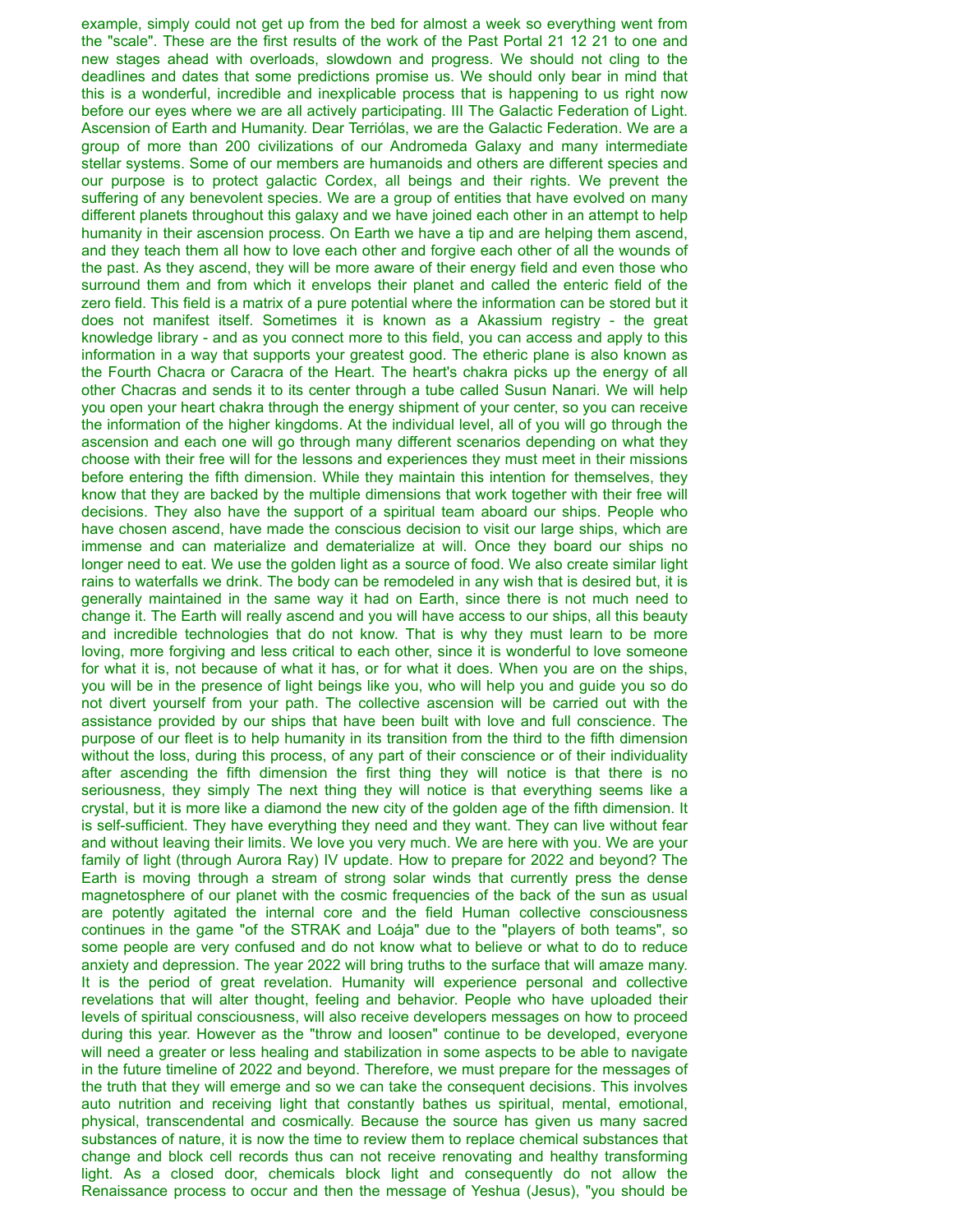born again". Some people may feel more comfortable in the dark that contemplates two types: there is one that is sacred and who houses and keeps the new baby spirit in the bearer of the light that she blanket becomes brilliant the light of the new dawn Then there is the other type of darkness that is like a desert; without energy; vital force; Of a total ignorance, immorality by disconnection with the source of light (God). Some people talk about the dark night of the soul, but this can never be because the soul is the divine aspect or I have upper that has the intellect, immortality, knowledge and wisdom of superior consciousness. These are our intuitive understanding. It is our connection to the source, therefore you can never experience the depressive darkness in which many believe, unless the disconnection is chosen. The unwanted darkness belongs to the state of the reduced consciousness of the human being, not to the super consciousness of the soul. Then let's finish with the use of the dark night phrase of the soul. The spirit for the vital force of a person because they have chosen to disconnect from the source, darkness may be full and unwanted, but not the soul. From now on and every day of 2022 we must opt for the acceptance of the resplendent light that as a laser beam will spread from the crown to the whole body. Allows light to go to all your physical container (body) from your crown up under your feet, and repeat the following: I am blessed by the light of the source this simple ritual will invite the reconnection with your soul or be superior, therefore you will do it with the frequency of During this ritual prays the source so that you eliminate any unconscious disarmony that you have attracted your cell records and all your Auric fields through your thoughts, feelings, words or actions. As you continue with this daily ritual, you will anchor at the frequency of the source and it will be increasingly easier to separate yourself from the "throw and loosen games." This does not mean that you should not have compassion for others or that you should go to murky muddy waters with other people, but you can free them if you cry and ask for them. Nor does it mean that you must deny yourself to speak for yourself when necessary, but you should do it with intelligence maybe you will need to remain silent. A fire can only be fanned when there is firewood to relive it. Remember that noisy and angry accusations and debates cause problems in the nervous system. Then you do not let anyone cause you this because it is likely that they are full of discord and need a wing, being possible that you have chosen you. Do not participate in your dark game, anchor to light and stay in the super consciousness. Remember that everything has the energy of the vital force and these frequencies oscillate or move during certain regular periods of time, from top to bottom, forward and backward. Therefore, it is how you are connected continuously with the transmission and reception process of light and sound of the source. As you move by the new year 2022 daily, allow you to listen to the Divine Symphony of the Light Source, so bless your path with more harmony and clean and renews all creation. In many ways the new Earth has already arrived and is simply refining. According to individual levels of consciousness, we can start enjoying its entry into the stage, however this will require serious spiritual orientation, without illusions. Those who recite daily the mantra above ("I am blessed by the light of the source") will invite us to participate as ambassadors of light. Let's illuminate our planet with love, peace and wellbeing at all levels. Welcome to the Year of Great Revelation! A lot of love for all (Dr. Chavi M Ali) V Command Asthar Sweep Intense Greetings. We talked from the Nodriza Alfa Jerusalem. At this time we are communicating directly with this channel. We thank you for this transmission. During the last few months we have developed an intense activity especially on all the moons of its solar system. We are doing an intense sweeping and dismantling of each and every one of the bases and remnants of those who still want to get them violently from their bodies. All of our activities throughout the Solar System will cause an intense movement of the Special Forces. Since the central sun of its galaxy is being directed a great mass of special energy towards its solar system and our recent activities will make this mass perceived and feel it more easily. Certainly you will notice signs in your heavens, especially at nightfall or during the night, it is when many of you may perceive the strokes of different brightness. For these portals that are being opened, is thanks to this injection of forces in their system from the Galactic Center. This was done in order to open communication channels for high-frequency data transmissions to their physical bodies thus provides more resistance to toxins present in their environments. They will also feel some things in their body, such as pressure on the head and a slight dizziness. Constantly, we have been talking about the need for special care in the region of your head or your brain, because in recent times in this area has developed a great activity due to the reception of the waves sent from the cosmic center. Another important issue is, that there are still some who want to leave the body because they try to escape through portals that try to open up on their poles, obviously in these regions there is a special guard aboard our fleets, which will prevent any attempt to escape. While trying on one side or on the other, try to distract yourself with media dramas. Just pay attention and do not fall into your traps. In the coming days, Asthar will speak to them more through this channel on the potentials of his Gregorian year 2022. We are excited and happy with another advance more than the human species has given in his career towards the highest frequencies. The trip of your planet continues through the cosmos and, of course, you all need to enjoy this moment. We